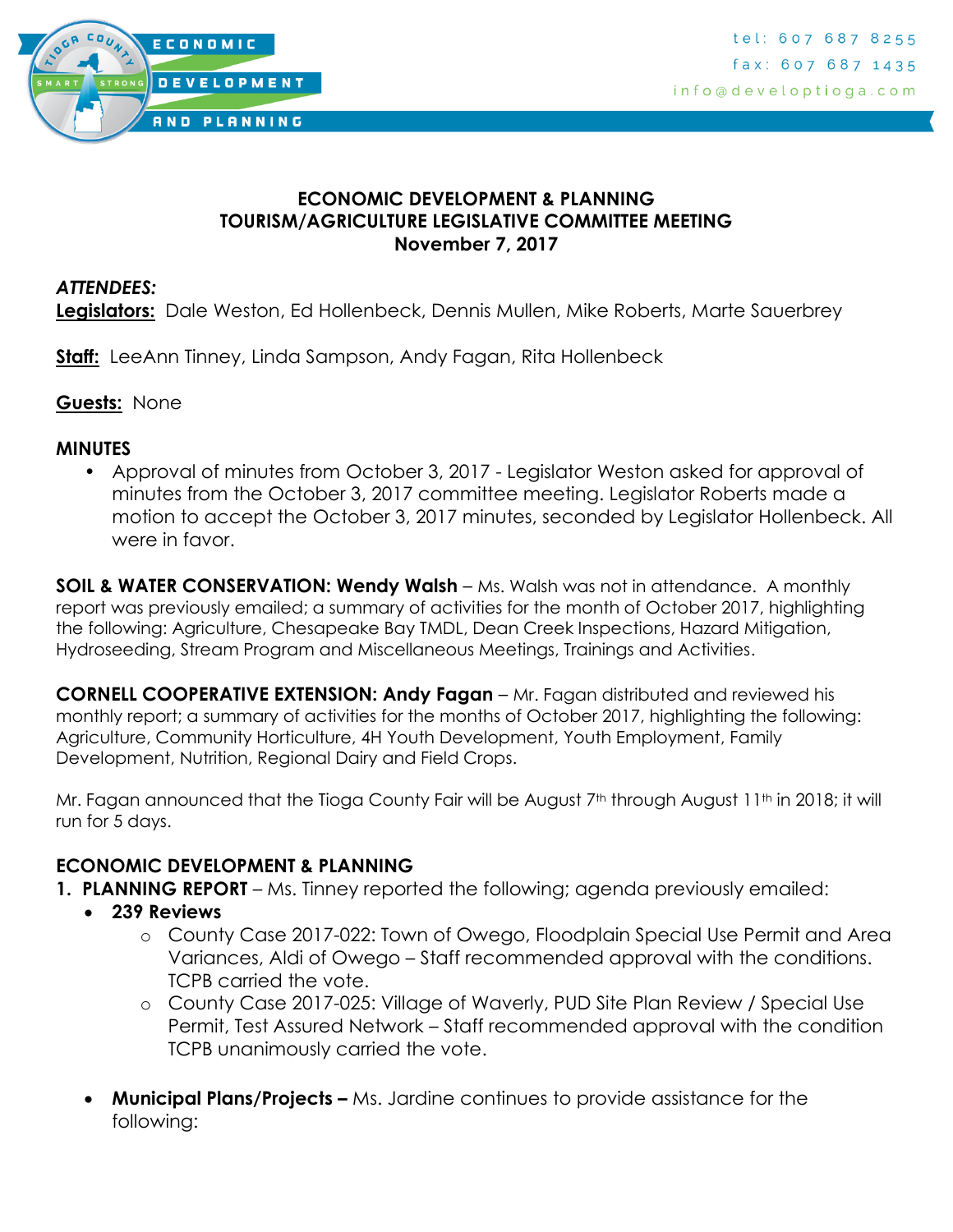- o Village of Newark Valley Continuing assistance on development of their Comprehensive Plan Update.
- o Town/Village of Spencer Continuing assistance on the issue of their Site Plan Review Local Law.
- o Village of Waverly Assisting through the SEQR process for a Type 1 action regarding the Waverly Glen Park Project.

# **Other**

- o Prepared and conducted a land-use training session on Municipal Land Use Strategies to Improve Flood Resilience. Held on November 1st; 25 in attendance.
- o Arts District in Village of Owego Working with the Tioga Arts Council to explore creation of an arts district within the central business district of the Village of Owego.
- o Arranged and attended a training session for Broome-Tioga Stormwater Coalition members on MS4 MCM 6.
- o Hazard Mitigation Plan Update FEMA provided award letter, working on RFP's
- o Succession Planning Continues to assist with succession planning.

**2. ECONOMIC DEVELOPMENT REPORT –** Ms. Tinney reported the following; agenda previously emailed:

- **Outreach** The following companies were visited or meetings were attended:
	- o CPSI Received grant funding 2 years ago, but was unable to access because they did not meet criteria. Ms. Tinney has met with them to help revise their budget to fit with what the state will allow.
	- o Empire Access Discuss the possibility of expanding their reach by way of Southern Tier Network for dark fiber; looking at commercial opportunities.
	- o WEBO Radio morning show with Becca Maffei regarding Tioga Women Lead.
	- o Chamber Business Tailgating Event Held October 5th; a venue change from the business show they have done in the past. It seemed to be a successful event.
	- o Village of Owego Met regarding a couple of projects.
	- o STERPDB CEDS Planning; economic development strategy planning for the next 5 years. They are looking for input from local businesses and economic developers. There will be a series of meetings for this.
	- o VEDA Attended monthly meeting.
	- o Leadership Tioga Ms. Tinney has volunteered to facilitate the program for 2018. Graduation for 2017 was today; 20+ graduates. Brittany Woodburn was part of this graduation class.
	- o Larson Design Group Attended their client appreciation event. Met some of the principals at Larson Design, starting to use them more for some of the projects we are working on.
	- $\circ$  Tioga Women Lead Event held at the Pumpelly House on October 25<sup>th</sup>. The event was well attended; approximately 67 were in attendance.
	- o Town of Nichols Discuss a couple of IDA projects. The IDA is looking to purchase a 10 acre parcel that is prime for development; flat with all necessary infrastructure already there.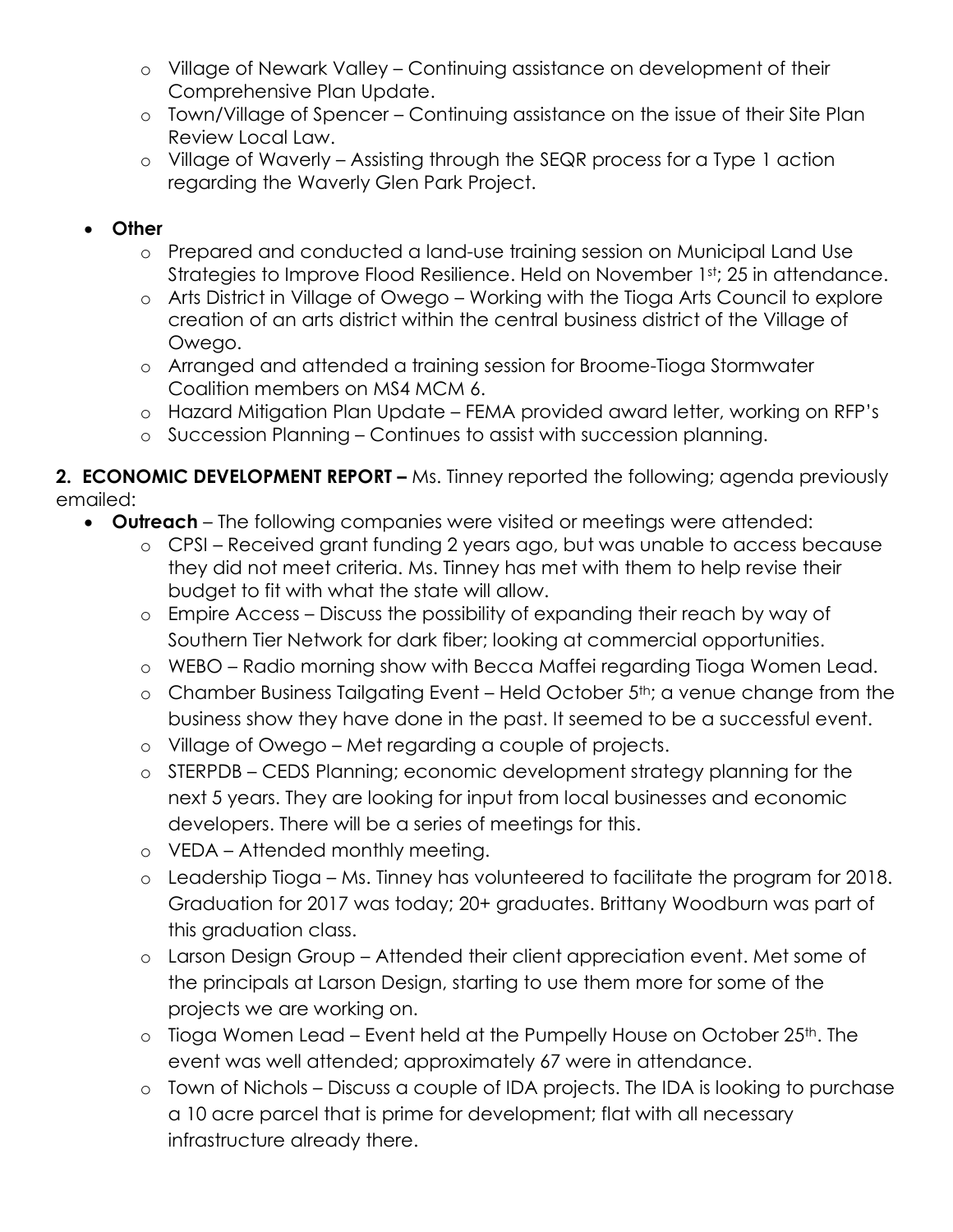## **Project Updates**

- o Gateway Construction underway for this project.
	- Every 3<sup>rd</sup> Friday Mr. Nelson is holding a community event; an open invitation for anyone to come by and check out how the project is coming along. Food is provided by local restaurants; keeping the community involved and informed of the project.
- o Parkview Rebid packets were sent out as the scope of work was revised. Bids have to be submitted by December 1st at 4:00PM.
- o Owego Freehold Survey has been completed. The next step is the engineering design. The IDA has contracted with Larson Design for that work, once completed the process can begin with the Village to fill the site.
- o Owego Gardens 2 Army Corp of Engineers has provided the preliminary Jurisdictional Determination which puts this project in a position to move forward. Home Leasing is working with Fagan Engineers for a conceptual layout for their next project on the ESite. Army Corp of Engineers is allowing for disturbance of the wetland however the developer, Home Leasing, will have to pay into the wetland bank for whatever amount of acreage they disturb.
- o Waverly Main Street This project is complete.
- o Two Plus Four Construction Brick Pond Apartment Project; 40 units planned for build on a lot between East Main Street and East Front Street off Division Street. It is affordable housing.
	- $\triangleright$  Planning documents submitted the Village Planning Board is meeting tonight to review the documents. It is zoned properly now, but they will need a special use permit because they will be building in a flood plain and must meet flood plain regulations.
	- $\triangleright$  PILOT application made The IDA has accepted the application, but have not taken any action on it yet. The developer will make an application for their financial package by December 5<sup>th</sup>.
- o Farmhouse Brewery Uncertain whether this project is going to work out.
- o Restore NY Application Assistance The ED&P office is assisting with the following applications; the applicant must be the municipality:
	- Village of Owego Briggs/Awad Buildings
	- $\triangleright$  Village of Waverly Twigg Building

Public hearings need to set up; Ms. Saraceno and Ms. Woodburn are working on these projects.

- **State Leads** none this month.
- **Ag Economic Development** 
	- o Ag Economic Development Specialist Position The Part time position we hope to start in 2018. Exploring the idea of an IDA partnership with the IDA making a contribution towards the position.